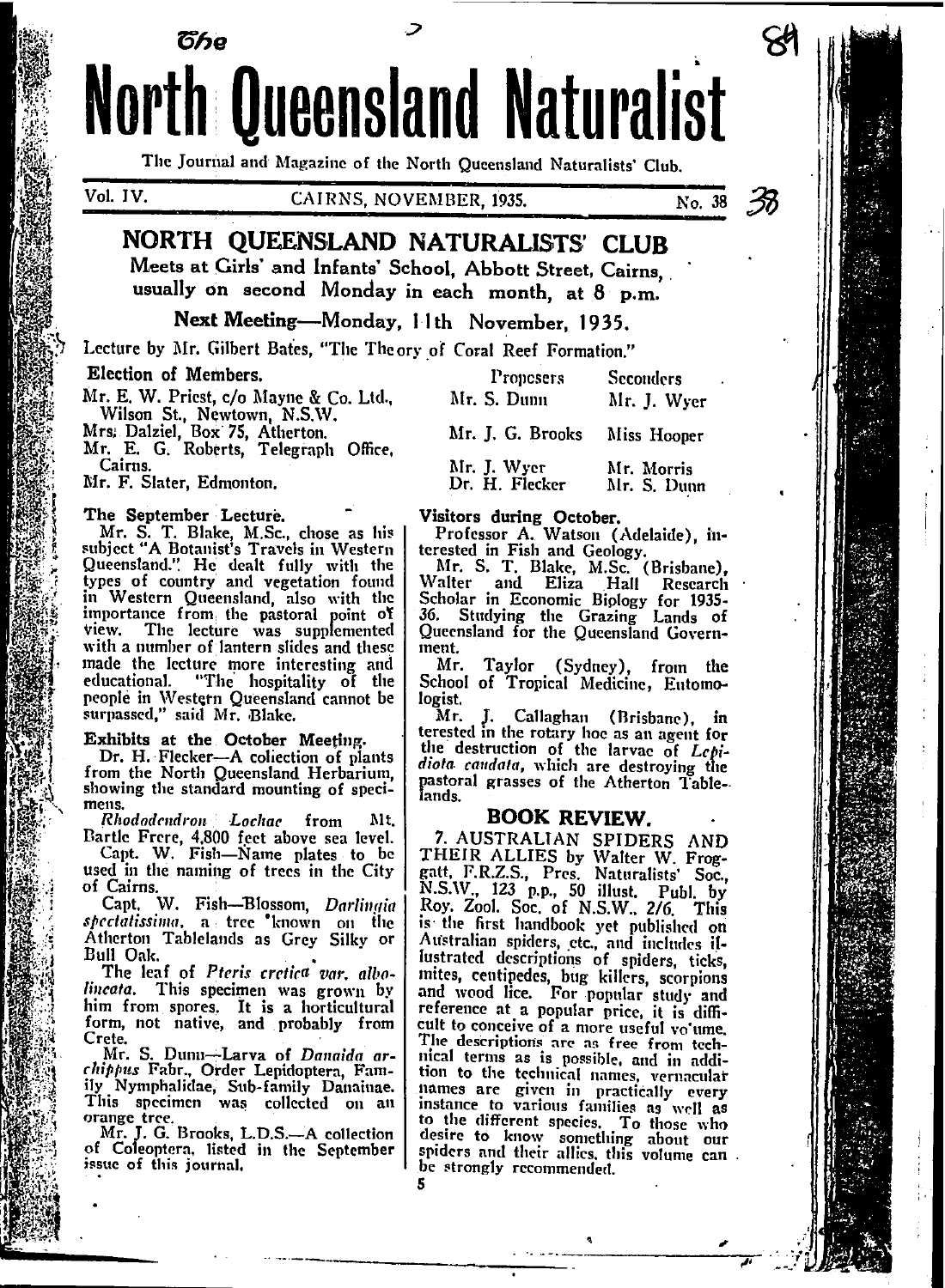#### THE NORTH QUEENSLAND NATURALIST

### FOSSII.S AND THEIR MEANING.

r  $\acute{\varrho}$ 

Synopsis of Lecture given to the North Queensland Naturalists' Club by F. S. COLLIVER, Esq., Hon. Sec. Field Naturalists' Club of Victoria.

The study of fossils or the science of Palaeontology (Gr. Palaios, ancient: onta, beings; logos, reasoning) is one of the oldest of the sciences, although many stranse ideas in relation to the nature of fossils were held by the early workers. For example: Theophrastus (about 300 B.C.) thought that fossils were due to a plastic virtue latent in the earth; this to a plastic virtue latent in the earth; this<br>idea was adopted by quite a number of subsequent naturalists who ought to have known better.

The term "Fossil" (Lit. fossus, dug uo) is now restricted to the remains of or evidence of previous life on the earth. When fossils were first collected it was evident that they were not all of the same age owing to their position in the strata, and it was soon seen that some table for age determination was necessary,

Early workers divided the then known strata into three layers which they called Palaeozoic Mesozoic and Cainozoic; or most, middle and least ancient. Another series of terms were Primary, Secondary and Tertiary, and both of these sets are used for classification purposes still.

These terms were insufficient and graduatly others were introduced, these introductions were mainlv for welldeveloped series of strata, and in many cases the names used were taken from the locality; e.g.: Devonian from Devon; Jurassic from the Jura Mountains; and now we have quite a lengthy series of names denoting ages for the various strata that constitute the earth's crusti for Australia, they may be listed as {ol $lows :=$ 

| ERA                         | <b>EPOCH</b>                                                                               |
|-----------------------------|--------------------------------------------------------------------------------------------|
| Cainozoic<br>OF<br>Tertiary | Holocene<br>Pleistocene<br>Pliocene<br>Miocene<br>Oligocene<br>Eocene                      |
| Mesozoic                    | Cretaceous<br><b>Iurassic</b>                                                              |
| or<br>Secondary             | Triassic                                                                                   |
| Palaeozoic<br>Primary       | Permian<br>Carboniferous<br>Devonian<br>Silurian<br>Ordivician<br>Cambrian<br>'re-cambrian |

l

It must be noted that when the term "Beds" or "Series" are used they have refereuce to deposits of rock that have been laid down-in water (either marine, lacustrine or estuarine) or wind blown deoosits that have collected on the surface; it is practically only in deposits of these kinds that fossils occur. The word rock may mean either sandstones, shates, slates, limestones, mudstones, clays or loose earthy deposits.

The question is often asked "How old are these' in terms of years?" Here the geologist is surrounded by difficulties, and it is impossible to give an answer with any degree of accuracy. To illustrate this:- Two workers endeavoured to obtain at least an approximate series of ages in terms of years for the epochs given. by estimating the time taken for sedimentary deposits to form in the seaat the present time.

It was found by actual measurement that approximately one inch of sediment formed per century, this being an average taken for numerous different localities: the thickness of all the known sedimeniary series was estimated and the total brought to inches.

For England, the total thickness of the For England, the total thickness of the<br>sedimentary series was approx. 18 miles and this gave an age of  $33\frac{1}{2}$  million years, in Australia, however, the total thickness of the sediments is nearly 37 miles, this then would make Australia to be twice the age of England; it can be seen then that any such estimation for age is subject to a great deal of error; age is subject to a great deal of error;<br>and when other workers using other theories to base their calculations on, obtain answers which vary by thousands of million of years, it can be seen that these estimations though interesting, are of little value to the science.

For age of a fossil then, we use the name of th series the specimen occurs in; e.g.: Siturian, Eocene or Pleistocene, etc

Fossils may be the actual animals preserved (e.g.: Mammoths preserved in the frozen soils of Siberia) complete skeletons or only separate bones or teeth, shells or other hard' parts of animals, vegetable matter, casts and impressions or even footprints and other similar markings. (To be continued)

### THE NORTH QUEENSLAND NATURALIST

# CENSUS OF NORTH QUEENSLAND PLANTS (Continued)

(Figures after plants indicate flowering months)

A1I

Armbrusteae, F.M.B. Coen (Miss Armbrust).<br>Garrawayae, F.M.B.

Schizomeria, Don.<br>floribunda, Schlatter. L. Barrine (Kajewski). . Davidsonia, F.v.M. pruriens, F.v.M. Davidsonian Plu'u. 10. Edge Hill (Flecker), Mourilyan (Flecker), Tully R. (J. F. Bail).<br>Ackama, Cunn. and Francis. quadrivalvis, White and Francis. 3 to 7. Cooktown Dist. (Swain), Gadgarra (Kajewski), Innisfail Jungle (Swain), Rockingham B. (Dall.).<br>Geissois. Geissois.<br>lachnocarpa, F.v.M. Rose Marara 12 io 4. Up. Barron R. (J. F. Bail), Atherton Dist. (Swain). Weinmannia, L. apetala. F.M.B. 12 and l. Kamerunga (Cowley). Family CRASSULACEAE. DC. Bryophyllum, Salisb. calycinum, Salisb. Africa. Cairns (Wright). Family NEPENTHACEAE.<br>Nepenthes, L. Nepenthes, L.<br>
Kennedyana, F.v.M.<br>
C. York (Jardine), C. Sidmouth<br>
(Moore). Bernaysii, F.M.B. C. York (Jardine).<br>albo-lineata, F.M.B. C. York Pen. (Jardine). Moorei. F.M.B. C. York Pen. (Jardine).<br>Jardinei, F.M.B. Somerset (Jardine). -Rowanae, F.M.B' C. York (Jardine).<br>Alicae, F.M.B. C. York Pen. (Jardine).<br>Cholmondeleyi, F.M.B. 5 miles S. of Jardine R. (Jardine).

.

Vol. 1, no. 9, p. 6. Before (Pepe- No. 10, p. 5. Drosera indica. Add<br>
romia) enervis add (P.) reflexa, loc. Barron R., Mareeba (Flecker)<br>
Dietr. 6, 10. Mt. Bartle Frere and mo. 7.<br>
(Flecker).

p. g. polanisia viscosa. Add loc. Bartle Frere (Flecker) and P. 8. Polanisia viscosa. Add loc. Bartle Frere (Flecker) and I xform Carpentaria Dns. (Crosbie) and I xform Carpiniaria Dns. (Crosbie) and I xform Collowing locs Carpentaria Dns. (Crosbie) and

'raway). Family OENOTHERACEAE.<br>Jussiaea, L. suffruticosa, L. 3 to 10. Mt. Mulligan (Flecker), Lizard I. (M'Gillivray), lunisfail (Flecker), Burdekin R. (Bowman). Ludwigia, L.<br>parviflora, Roxb. 4. Hodgkinson R., Mt. Mulligan (Ftecker). Gaura, L.<br>parviflora, Roxb. Hodgkinson R., Mt. Mulligan (Flecker). Family ARISTOLOCHIACEAT, Juss. Aristolochia, L. Birthwort. deltantha. F.v.M. Pt. Douglas, F.M.B., Rockingham B. (Dall.)<br>pubera, R.Br. Rockingham B. (Dall.) Thozetii. F.v.M. Barron R. (Nugent), Rockingham<br>B. (Dall.). indica, L., var. magna, F.v.M. Is. of Torres Str. (F.M.B.), Endeavour R. (B. and Sol.), Rockingham B. (Dall.). Family Lythraceae. Ammania, L.<br>pentandra, Roxb. Lynd R. (Leichardt), Endeavour R.

Betw. York Dns. and Weipa (Gar-

(R.Br.). Yar. decussata, Benth. Is. of G. of Carp.  $(F.M.B.)$ . diandra, F.v.M. Gulf Country (F.M.B.) triflora, R.Br. Is. of G. of Carp.  $(R, Br.)$ .

## ADDENDA ET CORRIGENDA.